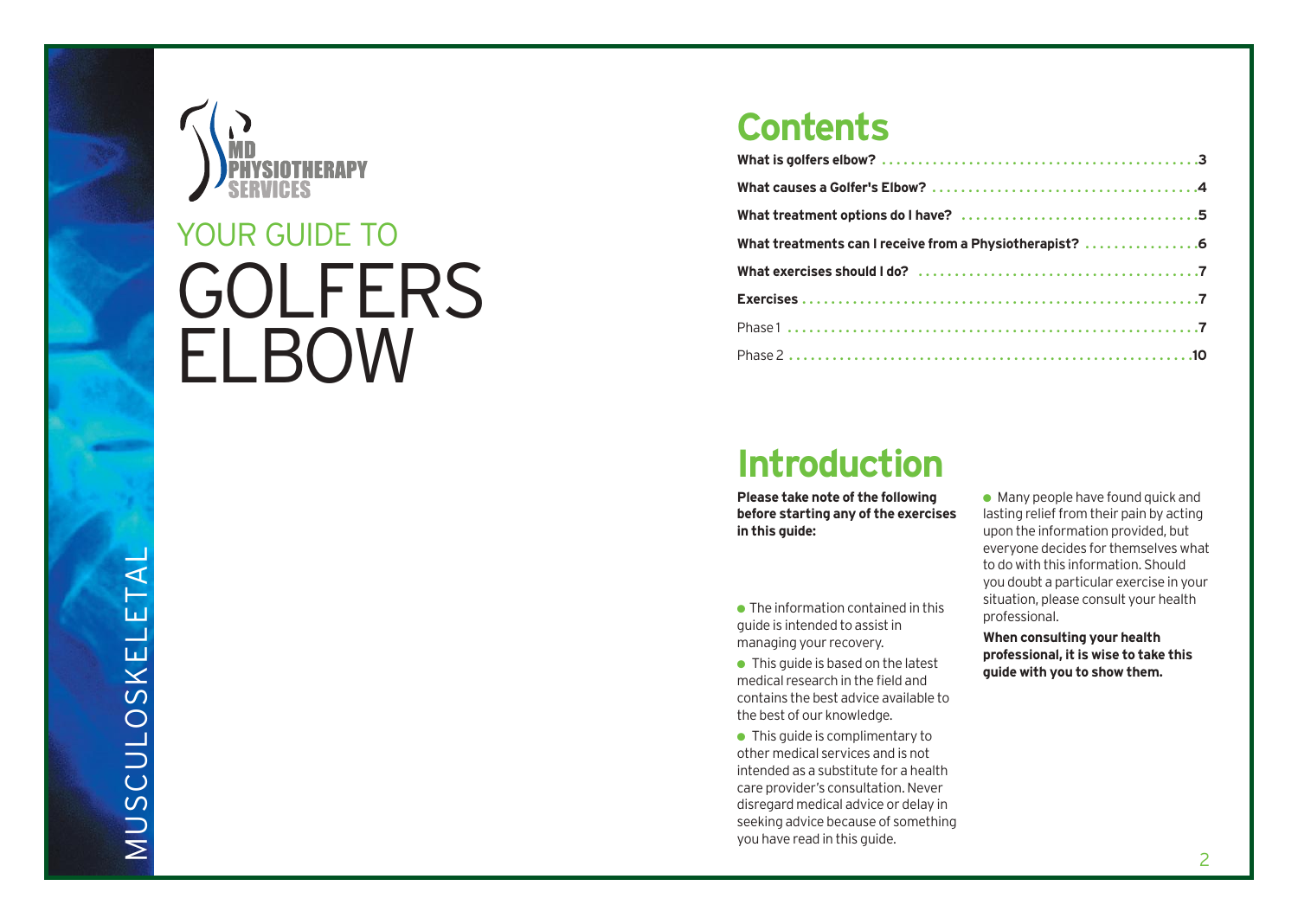### **What is golfers elbow?**

Golfer's elbow, also known as medial epicondylitis, is pain and inflammation on the inner side of the elbow, where the tendons of the forearm muscles attach to the bony bump on the inside of the elbow (medial epicondyle). The pain can sometimes spread into your forearm and wrist. Golfer's elbow is similar to tennis elbow, but it occurs on the inside rather than the outside of the elbow, and is not limited to golfers. Anybody who repeatedly uses their wrists or clench their fingers can develop golfer's elbow.

The pain of golfer's elbow doesn't have to keep you off the course or away from your favorite activities. With rest and appropriate treatment. you can get back into the swing of things with some guidance.

Golfer's elbow is characterised by pain and tenderness on the inner side of the elbow. Sometimes the pain extends along the inner side of the forearm. Your elbow may feel stiff, and it may hurt to make a fist. You may also have weakness in your hands and wrists.

The pain of golfer's elbow can appear suddenly or gradually over a period of time, and may get worse when you:

- Swing a golf club or racket
- Squeeze or pitch a ball
- Shake hands
- $\bullet$  Turn a doorknob

● Pick up some thing with your palm down

● Flex your wrist towards your forearm

### **What causes golfer's elbow?**

Golfer's elbow is caused by damage to the muscles and tendons that control the wrist and fingers. The damage is typically related to excess or repetitive stress — especially forceful wrist and finger motions. Sometimes golfer's elbow begins after a sudden force to the elbow or wrist.

Many activities can lead to golfer's elbow, including:

**• Golf:** Gripping or swinging the clubs incorrectly eventually injures your muscles and tendons.

● **Racket sports:** Excessive topspin can hurt your elbow. Using a racket that is too small, heavy or tightly strung also can lead to injury.

● **Throwing sports:** Improper throwing techniques in baseball, softball, cricket etc can also result in pain

● **Other activities:** Painting, raking, hammering, chopping wood, typing and other repetitive wrist, hand or arm movements can all result in Golfer's elbow as well.

#### **USUAL SYMPTOMS INCLUDE**

 $\bullet$  Pain on gripping the hand, picking up objects and/or opening jars or doors etc

- $\bullet$  Weakness of grip, and feeling as though you could drop whatever you are holding.
- $\bullet$  Pain can be sited locally over elbow. further down the forearm or less commonly midway down the back of the upper arm.
- $\bullet$  Pins and needles and numbness in the forearm or hand and fingers can also arise.
- Pain and stiffness with bending and straightening the elbow and/or wrist.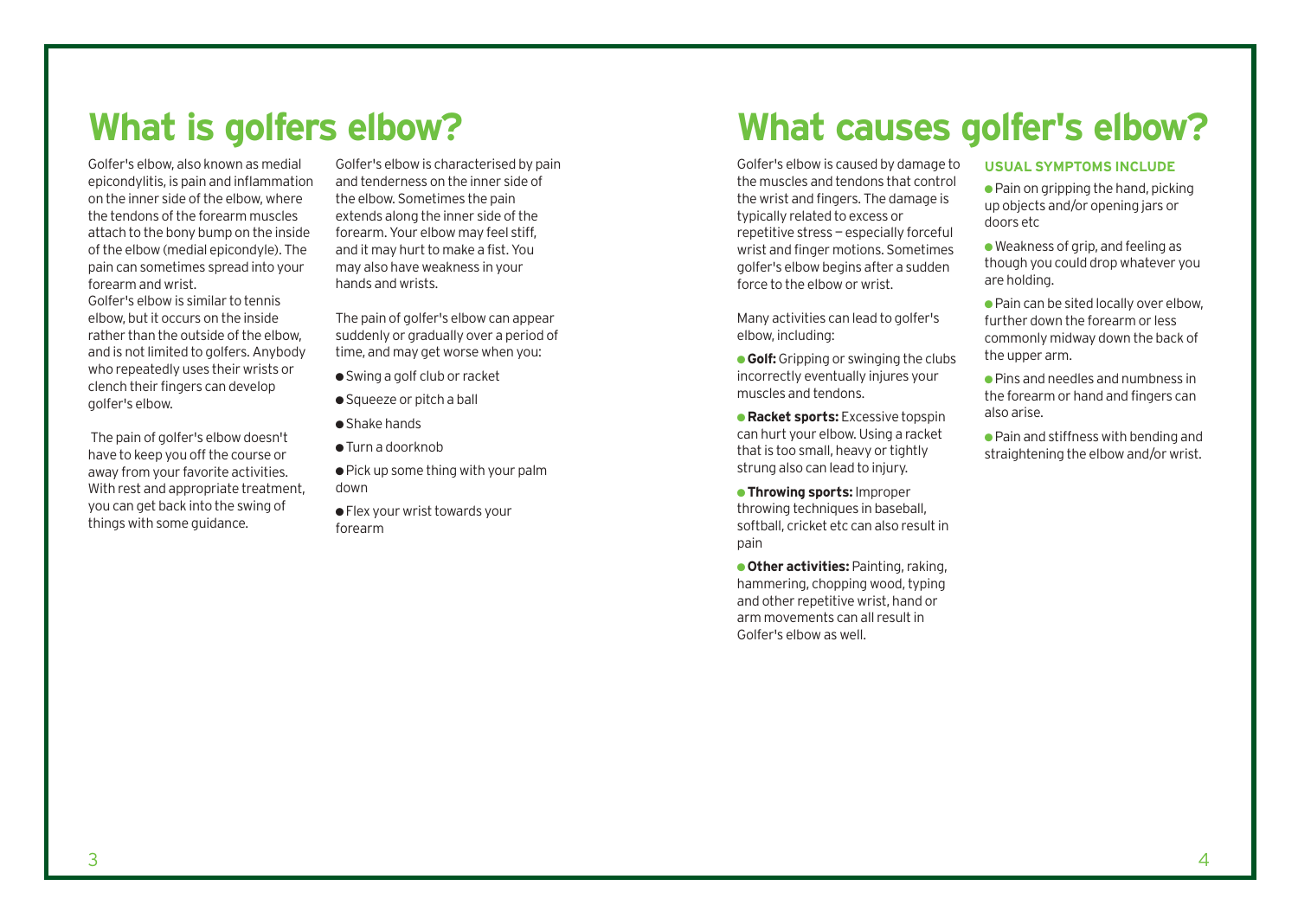### **What treatment options do I have?**

The sooner you begin treatment, the sooner you'll be able to return to your usual activities.

**• Rest:** Put your golf game or other repetitive activities on hold until the pain is gone. If you return to activities that aggravate your condition too soon, you may only make it worse.

**• Ice the affected area:** Apply ice packs to your elbow for 15 to 20 minutes at a time, four times a day for several days. Never put the ice pack directly on your skin. To protect your skin, wrap the ice packs in a thin towel. It also may help to massage the inner elbow with ice for five minutes at a time, two to three times a day.

● **Reduce the load on your elbow:** Wrap your elbow with an elastic bandage or use a forearm strap (i.e. Epiclasp). This generally helps to off load the common flexor tendon and in turn relieve pain.

● **Take an over-the-counter pain killer:** Try ibuprofen, naproxen, acetaminophen (Paracetamol) or aspirin.

● **Consider other medications:**  If over-the-counter pain killers aren't effective, your doctor may recommend a cortisone injection to try and reduce the pain and swelling.

●**Stretch and strengthen the affected area:** Your Doctor may suggest seeing a physiotherapist to be given specific stretching and strengthening exercises.

● **Gradually return to your usual activities:** When you're no longer in pain, practice the arm motions of your sport or activity. Review your golf or tennis swing with an instructor and make adjustments if needed.

● **Further investigation:** Surgery is seldom necessary. But if your signs and symptoms don't respond to conservative treatment, your therapist may request your Doctor sends you for further investigations in the form of an x-ray or scan.

Depending on the severity of your condition, the pain may linger for several months — even if you take it easy and follow instructions to strengthen your arm. The pain may also return or become chronic. While you're recovering, it is therefore essential to remember the importance of relative rest. Sneaking in an extra round of golf or other activity that may aggravate your elbow, before your elbow heals won't help you feel better. It will only prolong your recovery.

#### **PRECAUTIONS WHEN USING ICE THERAPY.**

● **Ice treatment must be used carefully otherwise it may cause a skin burn.**

● **Never put an ice pack directly onto the skin, always use a damp towel or cloth to prevent an ice burn.**

● **Only apply an ice pack to areas of skin with normal sensation i.e. you must be able to feel hot and cold.**

● **Never put an ice pack over an open wound or graze.**

- **Do not apply an ice pack to an area with poor circulation.**
- **Never leave an ice pack on the skin longer than the time stated in this advice sheet.**

● **Adults should always supervise young children when using ice packs. Application may be reduced and extra care should be taken when checking the skin.**

● **Remember to check the skin underneath every 5 minutes for:**

- Whiteness of the skin
- Blueness of the skin
- $\bullet$  Blotchy and painful skin
- Excessive numbness

**If you get any of these symptoms remove the ice pack immediately.**

### **What treatments can I receive from a Physiotherapist?**

 $\bullet$  Gentle joint manipulation to free the affected joints.

● Massage and stretching to relieve the strain on nerve structures and restore the balance between the muscles.

● Advise on changes of technique (or refer you to a professional for this)

- $\bullet$  Keep you as active as possible
- $\bullet$  Strengthen the postural holding muscles so that you improve your alignment

● Give you exercises to stretch and progressively strengthen the affected muscles.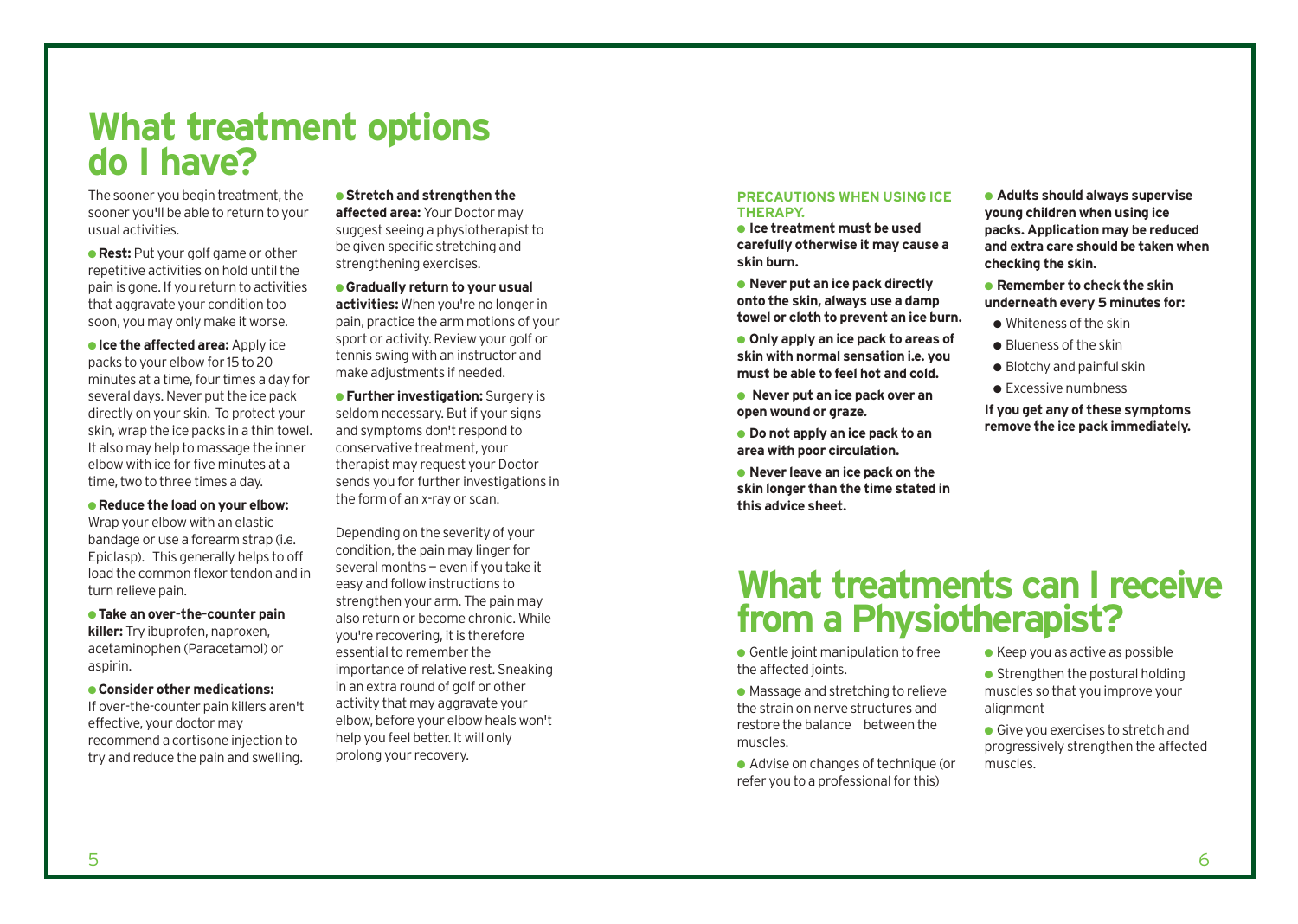## **What exercises should I do?**

Before starting with an exercise programme it is important to consult with your physiotherapist to ensure that it is right for your particular

condition. Always work within a pain free range of movement. Going into pain will only hinder the recovery process.

# **Exercises** phase 1

### **STRETCHES**

 $\bullet$  Perform each exercise 2-3 times. holding the stretch for 30 seconds.

 $\bullet$  There should not be any pain when performing a stretch it should be a comfortable pull.



**ELBOW RANGE OF MOTION** Gently bring your palm up toward your shoulder and bend your elbow as far as you can. Then straighten your elbow as far as you can. Repeat 10 times



#### **WRIST FLEXOR STRETCH**

Extend affected arm forward with palm up and elbow straight. Place the fingers and palm of opposite hand across palm and fingers of the extended hand and draw back with it until stretch is felt in the forearm.



#### **WRIST EXTENSOR STRETCH**

Extend affected arm forward with palm down, elbow straight and fingers slightly curled. Grasp the affected side hand with other hand and draw affected side hand down until stretch is felt in the forearm.



#### **TRICEP STRETCH**

Standing, raise injured arm at the shoulder with elbow bent and place the forearm behind the head. Grasp the injured elbow with opposite hand and draw it toward the centre of the body until stretch is felt.



#### **BICEP STRETCH**

Stand with your hand holding on to the inside of a doorway, now step through the doorway and lean forwards so that your elbow is completely extended and you can feel a stretch in your bicep. Try not to rotate your body, merely lean through the door.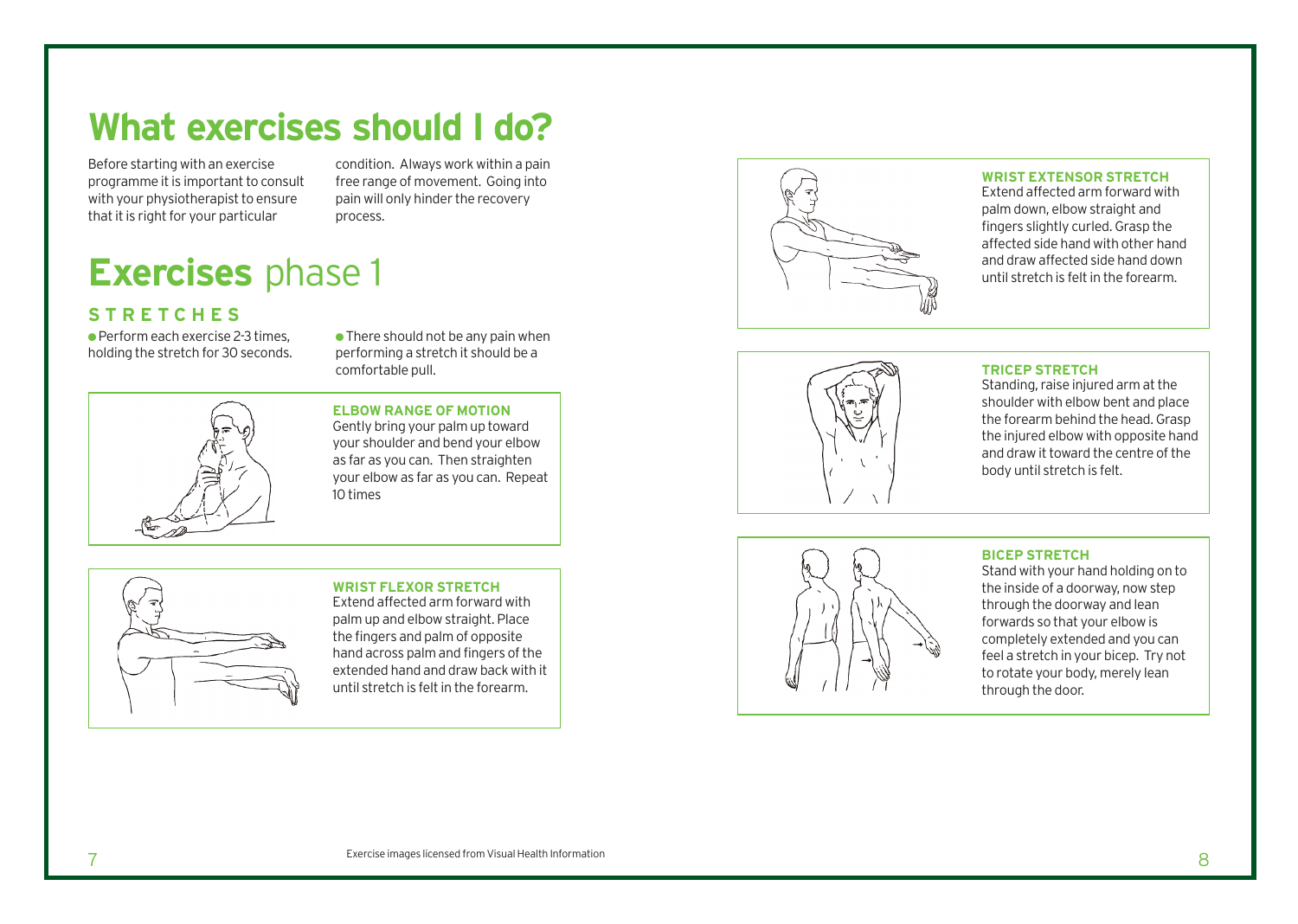### **Exercises** phase 1 (continued) **Exercises** phase 2

### **STRENGTHENING**

●You should be aiming to hold these contractions for 10 seconds. If you can only manage 5 seconds to begin with that's fine, aim to build it up to 10 slowly.

 $\bullet$  Repeat each exercise 10 times, again aiming to do this 4-5 times a day.



With involved forearm resting palm up on thigh, resist upward movement of hand with opposite hand as shown.



#### **STATIC WRIST EXTENSION**

With involved forearm resting palm down on thigh, resist upward movement of hand with opposite hand.



#### **STATIC FOREARM PRONATION**  Sit with your elbow bent to 90° and resting on your thigh or a table. Resist downward rotation of hand with opposite hand.

**STATIC FOREARM SUPINATION**  In the above position, resist upward rotation of palm with opposite hand.

Phase 2 exercises can be started when you are able to do all the Mobility and Strengthening exercises in Phase 1 with no adverse effects. Continue with the stretches of phase

1. The final section on functional exercises can be tried before returning to sport and can be adapted to your sporting discipline

### STATIC WRIST FLEXION **STRENGTHENING**

● You should be aiming to perform these exercises slowly, concentrating on controlling the movement. Try counting to 5 as you perform the movement, it should take you this long to do one repetition of one exercise!

● Repeat each exercise 10 times, again aiming to do this 4-5 times a day.

● Always work in a pain free range of movement



**RESISTED WRIST FLEXION**

With tubing wrapped around fist and opposite end secured under foot, bend wrist up (palm up) as far as possible. Lower slowly, keeping forearm on thigh.



#### **RESISTED WRIST EXTENSION**

With tubing wrapped around fist and opposite end secured under foot, bend wrist up (palm down) as far as possible. Lower slowly, keeping forearm on thigh.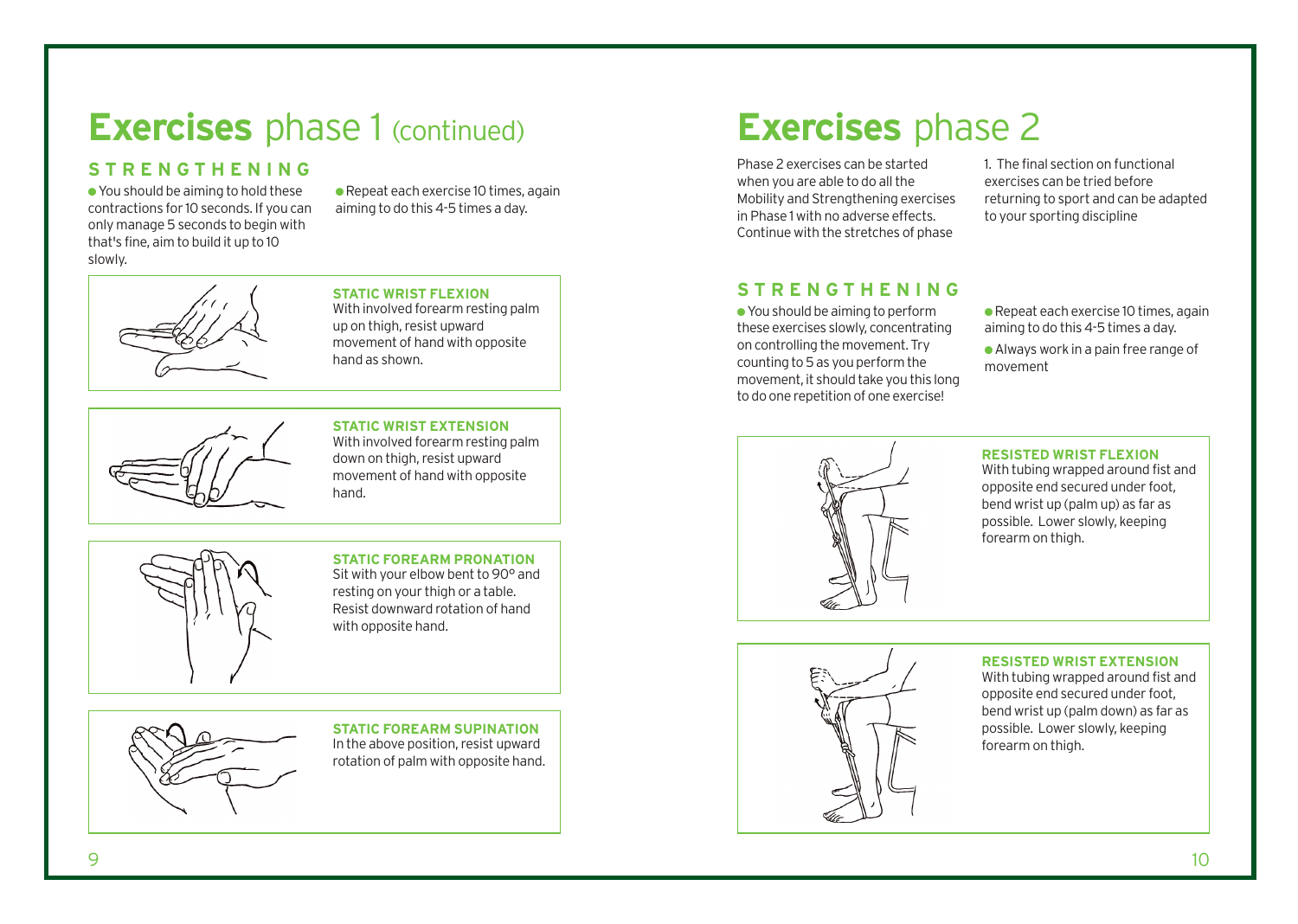## **Exercises** phase 2 (continued)



**RESISTED RADIAL DEVIATION** With tubing wrapped around fist and opposite end secured under foot, bend wrist up (thumb side up) as far as possible. Lower slowly, keeping forearm on thigh.



**RESISTED ULNAR DEVIATION** With tubing wrapped around fist and opposite end secured by the

opposite hand, bend wrist down (little finger side down) as far as possible. Lower slowly, keeping forearm braced on knee.



#### **RESISTED FOREARM SUPINATION**

With palm down, stabilize forearm on thigh with opposite hand. Keep tubing to the inside of hand and roll palm up as far as possible.



**RESISTED ELBOW FLEXION**

With tubing wrapped around fist and opposite end secured under foot, curl arm up as far as possible. Lower slowly.



**RESISTED ELBOW EXTENSION**

With tubing wrapped around fist and opposite end secured in door, straighten elbow.

#### **RESISTED FOREARM PRONATION**

With palm up, stabilize forearm on thigh with opposite hand. Keep tubing to outside of hand and roll palm down as far as possible.



**RESISTED EXTERNAL ROTATION** Using tubing, and keeping elbow in at side, rotate arm outward away from body. Be sure to keep forearm parallel to floor.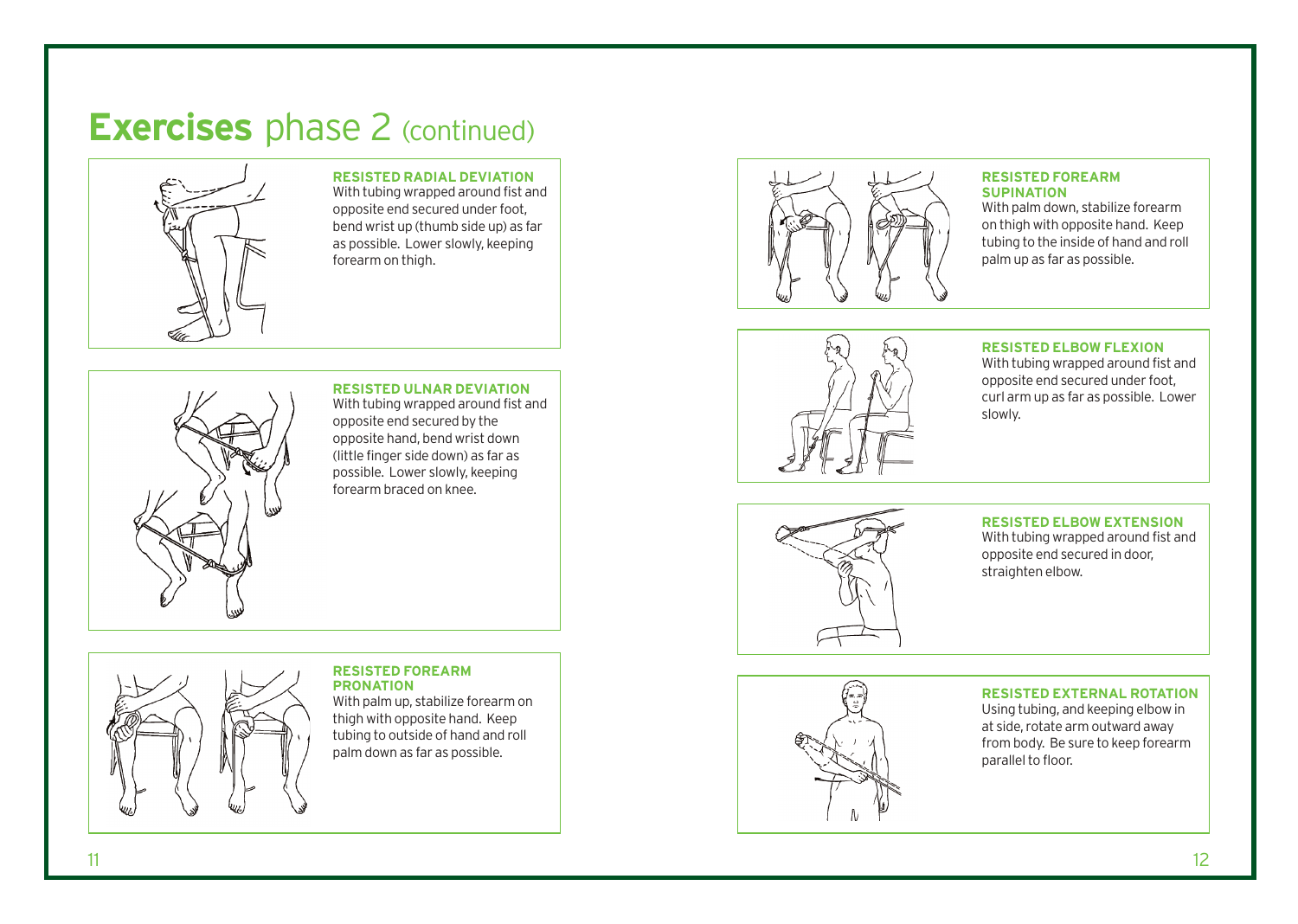## **Exercises** phase 2 (continued)



**RESISTED EXTERNAL ROTATION** Using tubing, and keeping elbow in at side, rotate arm outward away from body. Be sure to keep forearm parallel to floor.

### **FUNCTIONAL EXERCISES**

- Repeat 2 sets of 10-15 repetitions of each exercise
- Work in your pain free range o f movement

 $\bullet$  These exercises can be adapted to your sport by using the band and performing the movements that you will need in order to return to full functional activity.



#### **RESISTED DIAGONAL FLEXION 1** Using tubing, s tart with arm out from side, palm down. Pull arm up, out and across body, rotating arm as you move so thumb continues to point back and arm goes across the body.



**RESISTED DIAGONAL FLEXION 2** Using tubing, s tart with palm facing behind you. Pull arm out, up and across body rotating arm as you move so palm continues to face behind you.



#### **RESISTED DIAGONAL EXTENSION 1**

Grasp tubing with arm reaching above shoulder and across body. Gently pull downward and away from your body (arm should end in a position next to your side). Return slowly to starting position.



#### **RESISTED DIAGONAL EXTENSION 2**

Grasp tubing with arm above and behind you. Bring arm down ward and across body (to opposite leg). Return slowly to starting position.



#### **TENNIS FOREHAND**  Using tubinc

while pushin motion is ide forehand.